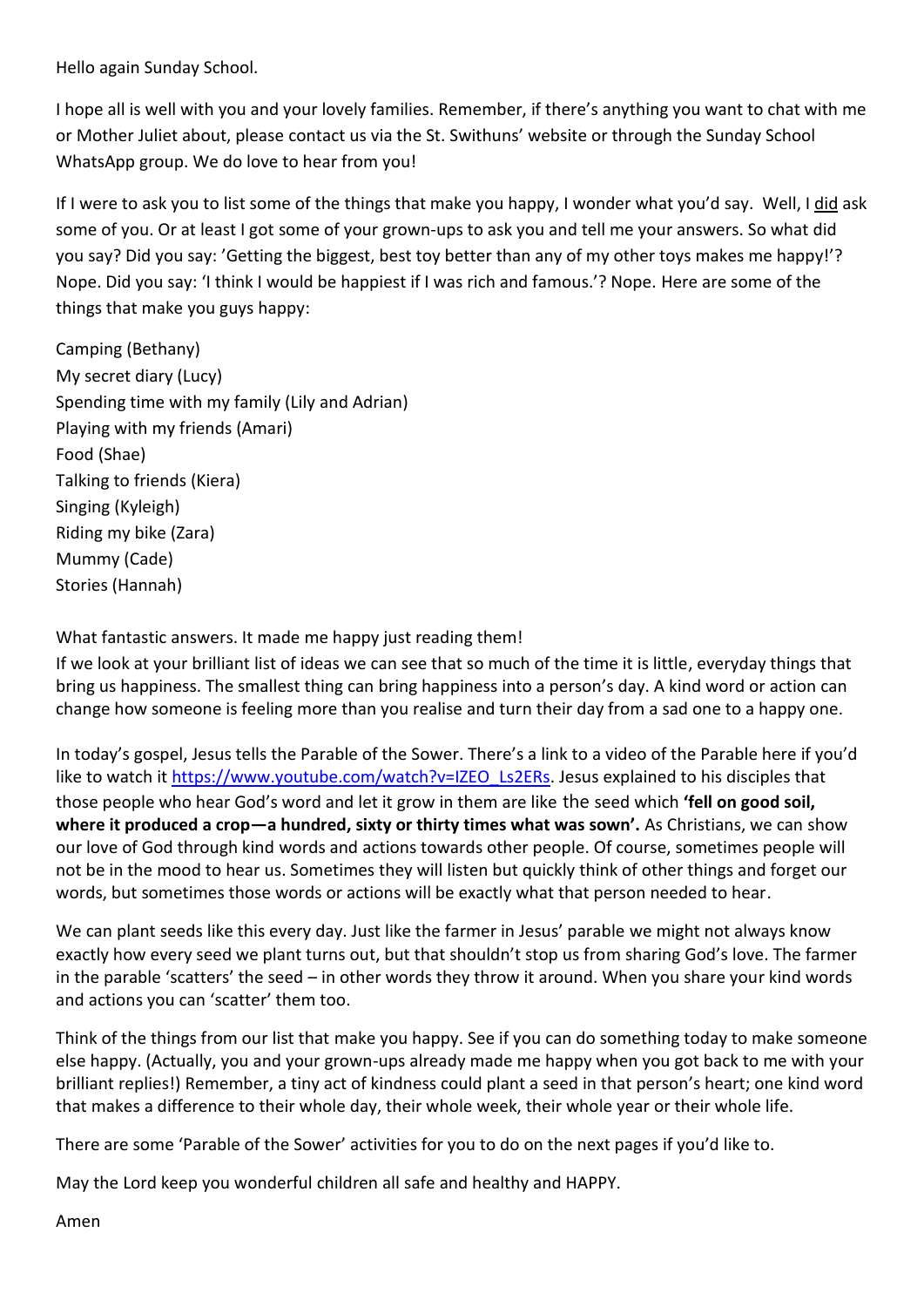|   | CZCTFEETYLXCEGA               |  |  |  |  |  |  |
|---|-------------------------------|--|--|--|--|--|--|
|   | X O B I N R O L U F O E L R F |  |  |  |  |  |  |
|   | L X M A T L I F U N M L B A F |  |  |  |  |  |  |
|   | SAMPEETESSQTACE               |  |  |  |  |  |  |
|   | FUIRAHHINVQNTIC               |  |  |  |  |  |  |
|   | H D A D G S D T F D Q E I O T |  |  |  |  |  |  |
|   | D N C U R E S L A C L G R U I |  |  |  |  |  |  |
|   | T Z O F R O Z I O P L Y A S O |  |  |  |  |  |  |
|   | CHQARS CJOVMUHIN              |  |  |  |  |  |  |
| Т | Q T K I N D L Y N I Y C J A   |  |  |  |  |  |  |
|   | R E L B A I M A I W A N S B T |  |  |  |  |  |  |
|   | COURTEOUSYATGRE               |  |  |  |  |  |  |
|   | H L A E R B H M N I G M E C Z |  |  |  |  |  |  |
|   | D N G F R L Z L Y E Q F M Z C |  |  |  |  |  |  |
|   | D E T R A E H D N I K N V M H |  |  |  |  |  |  |

AFFECTIONATE COMPASSIONATE **COURTEOUS** GRACIOUS **KINDLY THOUGHTFUL** 

AMIABLE CONSIDERATE **FRIENDLY HUMANE** LOVING **TOLERANT** 

CHARITABLE CORDIAL **GENTLE** KINDHEARTED SYMPATHETIC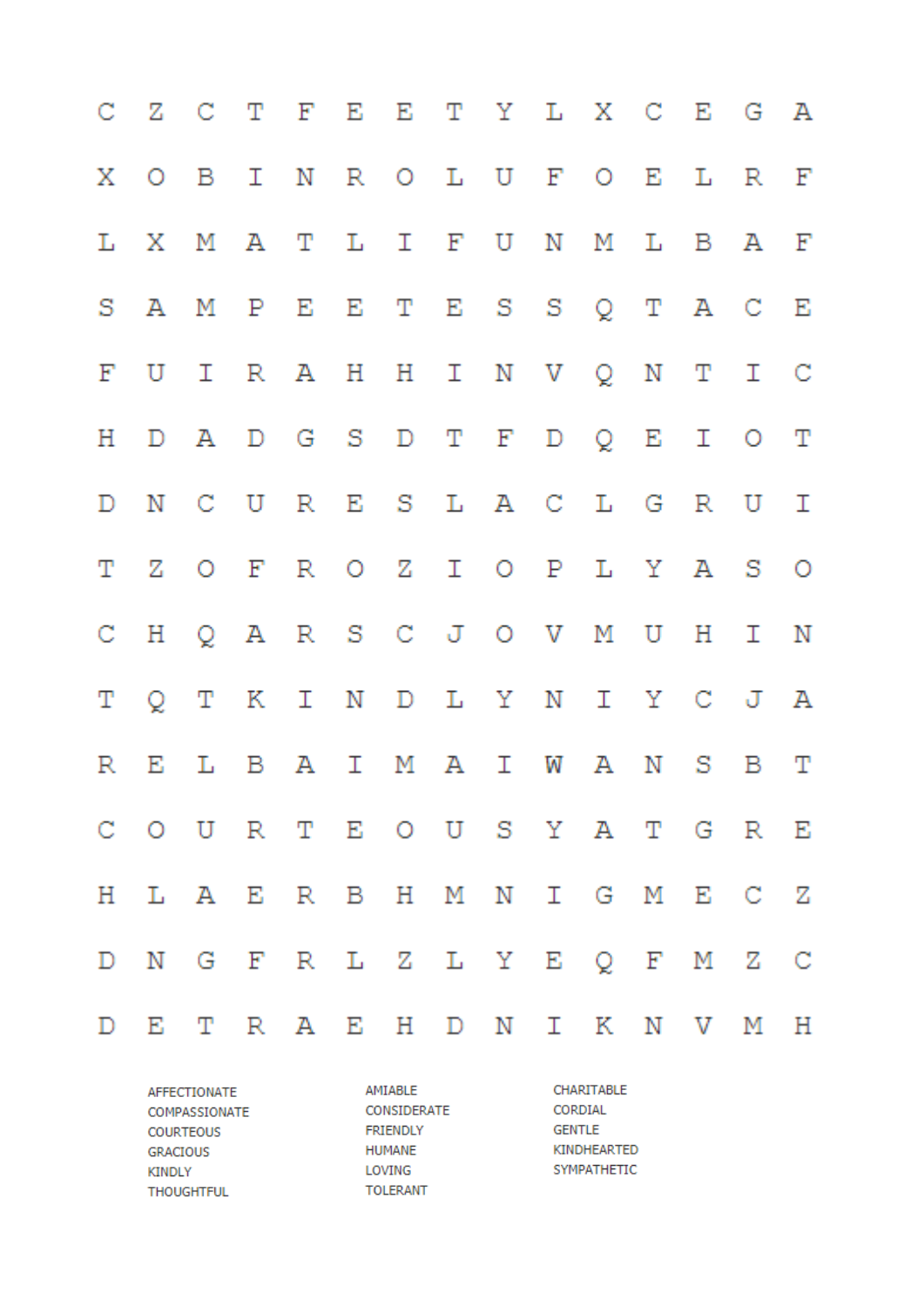

## Re-read the Parable of the Sower or watch this Youtube video animation:

[https://www.youtube.com/watch?v=IZEO\\_Ls2ERs](https://www.youtube.com/watch?v=IZEO_Ls2ERs)

Now see if you can re-write the story or tell it to your grown up.

There are some words to help you